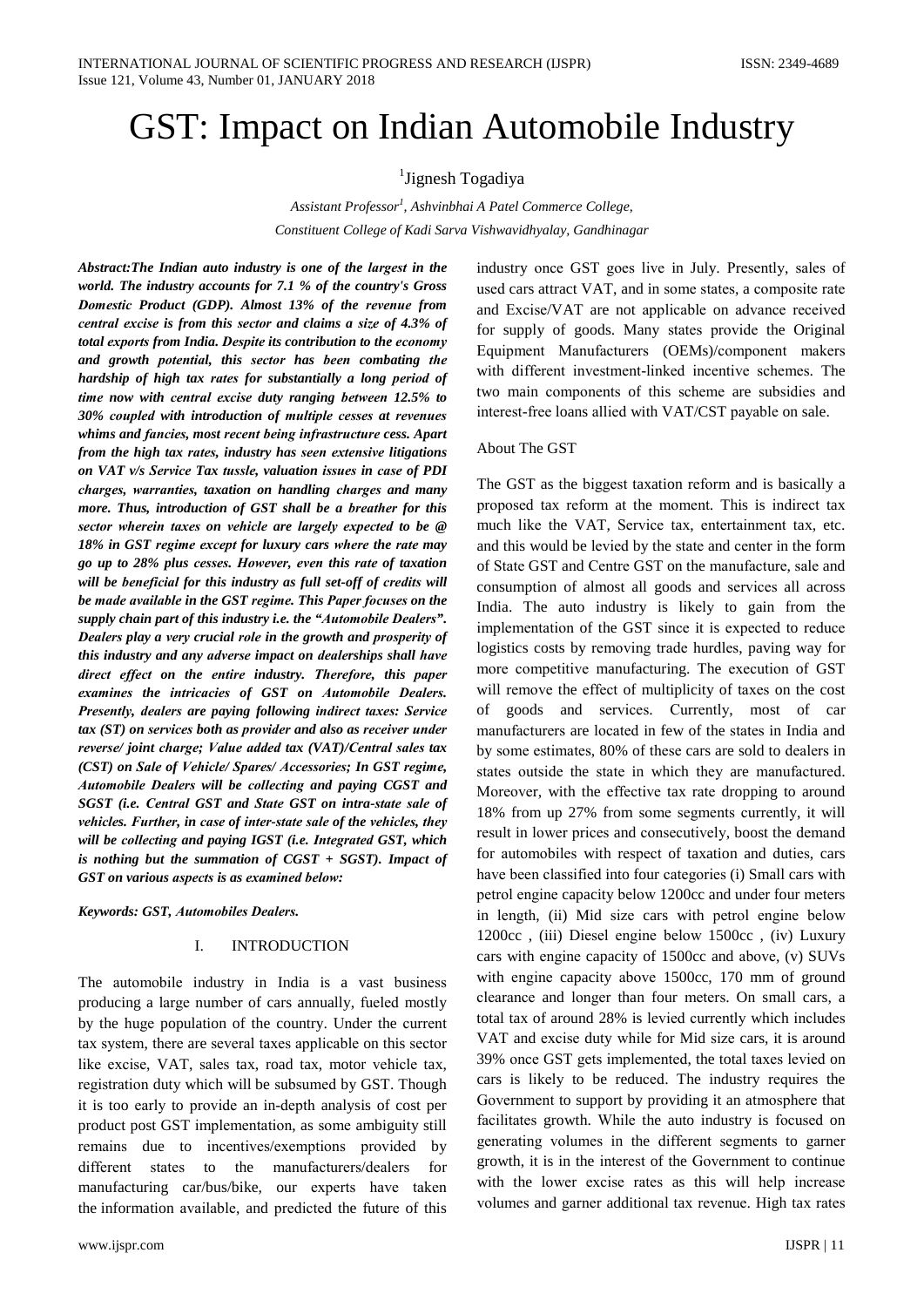and consequent high prices of vehicles have a harmful effect of lowering volumes, lowering gross tax collections and ultimately lowering growth in the auto sector.

#### $\Pi$ RESEARCH METHODOLOGY

The Researchers used an exploratory research technique based on past literature from respective journals, annual reports, newspapers and magazines covering wide collection of academic literature on Goods and Service Tax. According to the objectives of the study, the research design is of descriptive in nature. Available secondary data was extensively used for the study.

### **Objective of the Study:**

- 1) To study Features of GST.
- 2) To study GST impact on Indian automobiles Dealers.
- 3) To Study Prospects in Implementation of GST in India.

### **GST Impact on Indian Automobiles Dealers:**

### 1) Impact on Credits:

Currently, automobile dealers are not able to avail CENVAT credit on the following indirect taxes paid by them:

- CST Paid on purchase of vehicle, spares,  $\bullet$ consumables, accessories and assets;
- Excise Duty paid on purchase of vehicles, spares, consumables and accessories;
- NCCD, Auto Cess and Infrastructure Cess paid  $\bullet$ on purchase of vehicles;
- CVD paid on any imported Spares, accessories and consumables:
- SBC paid on input services:
- Reversal of proportionate CENVAT credit of service tax due to trading activity - Showroom Rent, Advertisement expenses etc.

In GST Regime, all the above duties/ taxes will get subsumed, therefore dealers should be able to avail the input tax credit of all its procurements of goods/ services except for few restrictions laid in the Model GST Law.

### 2) Impact on the procurement costs of vehicle:

Since, all of the above taxes gets subsumed in the GST, therefore the procurement cost to that extent will come down as explained below in a tabulation format:

| <b>Type of</b><br>Vehicle | Vehicle<br>Cost | <b>Excise</b> | <b>CST</b> | $NCCD+$<br>Auto<br><b>Cess</b> | <b>Infra</b><br><b>Cess</b> | <b>Total</b><br>Tax | <b>Purchase</b><br>Cost |
|---------------------------|-----------------|---------------|------------|--------------------------------|-----------------------------|---------------------|-------------------------|
| <b>Motor Cycles</b>       | 50,000          | 12.50%        | 1.10%      | 2.00%                          | 1%                          | 8,300               | 58,300                  |
| <b>Small Cars</b>         | 4,00,000        | 12.50%        | 1.10%      | 2.00%                          | 1%                          | 66,400              | 4,66,400                |
| <b>Mid-size Cars</b>      | 7,50,000        | 24%           | 1.10%      | 2.00%                          | 2.50%                       | 2,22,000            | 9,72,000                |
| <b>Luxury Cars</b>        | 20,00,000       | 27%           | 1.10%      | 2.00%                          | 4%                          | 6,82,000            | 26,82,000               |
| <b>SUVs</b>               | 16,00,000       | 30%           | 1.10%      | 2.00%                          | 4%                          | 5,93,600            | 21,93,600               |

#### Procurement cost in the Current Regime:

#### Procurement cost in the GST Regime:

| <b>Type of</b><br><b>Vehicle</b> | Vehicle<br>Cost | <b>IGST</b> | <b>Cess</b>       | <b>Total</b><br><b>Tax</b> | <b>Purchase</b><br>Cost in GST | <b>Reduction in</b><br><b>Purchase Cost</b> |
|----------------------------------|-----------------|-------------|-------------------|----------------------------|--------------------------------|---------------------------------------------|
| Motor Cycles                     | 50,000          | 18%         | $\qquad \qquad -$ | 9,000                      | 50,000                         | 8,300                                       |
| <b>Small Cars</b>                | 4,00,000        | 18%         | $\qquad \qquad -$ | 72,000                     | 4,00,000                       | 66,400                                      |
| Mid-size Cars                    | 7.50,000        | 18%         | $\qquad \qquad -$ | 1,35,000                   | 7.50.000                       | 2,22,000                                    |
| Luxury Cars                      | 20,00,000       | 28%         | 2%                | 6,00,000                   | 20,00,000                      | 6,82,000                                    |
| <b>SUVs</b>                      | 16,00,000       | 28%         | 2%                | 4,80,000                   | 16,00,000                      | 5,93,000                                    |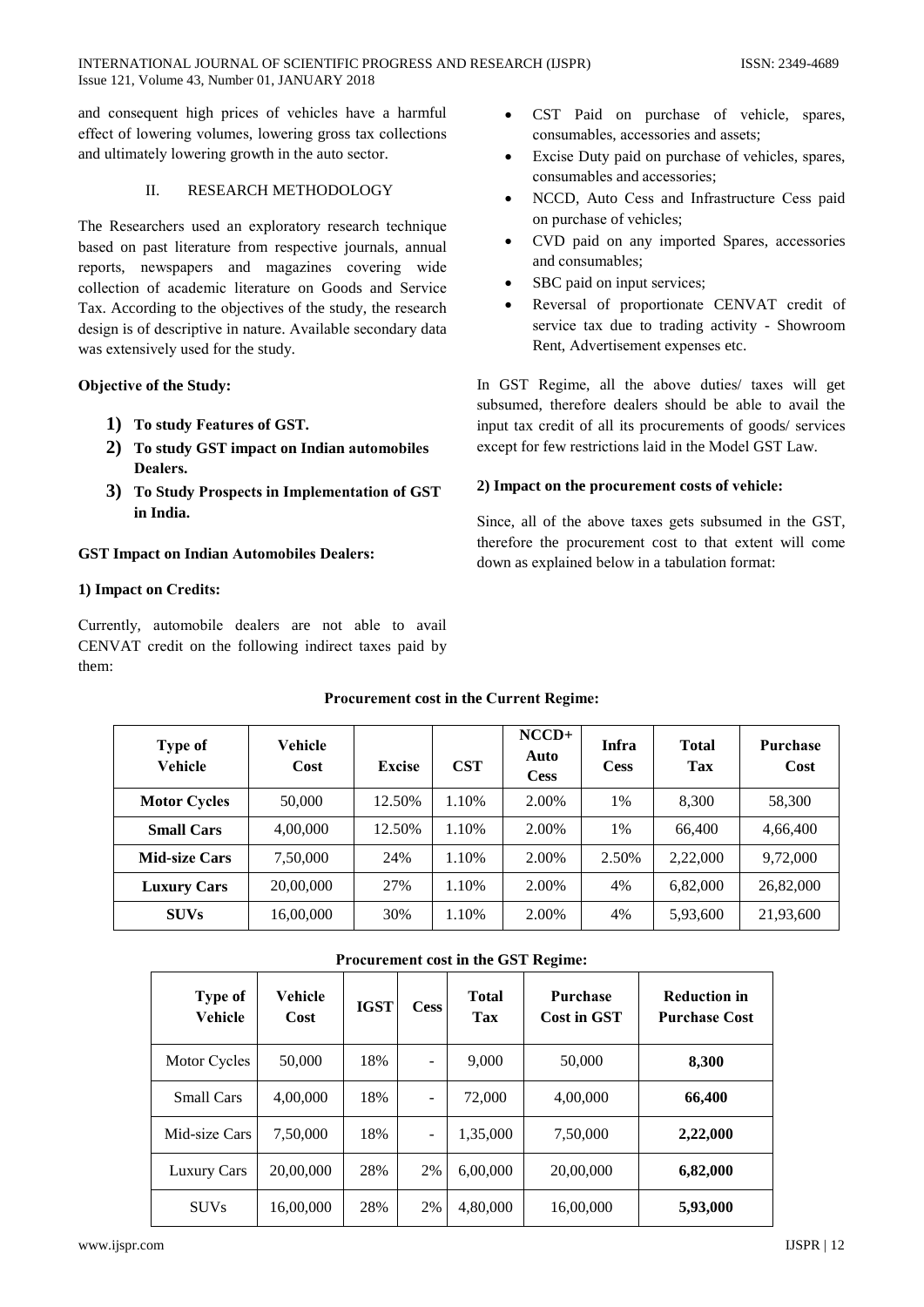#### Note:

- Since IGST and cesses shall be fully available as credit in the GST regime, therefore they will not form part of purchase cost and can be set-off from output GST payable on sale of the vehicle.
- Procurements are assumed to be in the course of Inter-state. GST rates have been assumed to be at such levels based on the various news reports and the reports issued by various committees formed by the Ministry of Finance.
- As noted above, reduction in procurement cost is substantial as cascading of taxes was just adding to the cost in this sector.

#### 3) Impact on the Sale Price:

Since, the procurement cost reduces in GST and if the benefit of the same is fully passed on to the consumer, then it leads to reduction in sale price of the vehicles as tabulated below:

|                                  |                   | <b>Sale Price Current Regime</b> |                 | <b>Sale Price in GST Regime</b> |                                     |                 |  |
|----------------------------------|-------------------|----------------------------------|-----------------|---------------------------------|-------------------------------------|-----------------|--|
| <b>Type of</b><br><b>Vehicle</b> | <b>Sale Price</b> | VAT $@$<br>14.5%                 | <b>Total SP</b> | <b>Sale Price</b>               | IGST @ 18% /<br>30%<br>$(2\%$ cess) | <b>Total SP</b> |  |
| Motor<br>Vehicle                 | 61,215            | 8,876                            | 70,091          | 52,500                          | 9.450                               | 61,950          |  |
| <b>Small Cars</b>                | 4,89,720          | 71,009                           | 5,60,729        | 4,20,000                        | 75,600                              | 4,95,600        |  |
| Mid-size<br>Cars                 | 10,20,600         | 1.47.987                         | 11,68,587       | 7,87,500                        | 1,41,750                            | 9,29,250        |  |
| Luxury Cars                      | 28,16,100         | 4,08,335                         | 32, 24, 435     | 21,00,000                       | 6,30,000                            | 27,30,000       |  |
| <b>SUVs</b>                      | 23,03,280         | 3,33,976                         | 26, 37, 256     | 16,80,000                       | 5,04,000                            | 21,84,000       |  |

Assuming that the sale price is at 5% mark-up above the purchase price. It is seen from the above calculation that overall reduction in the purchase cost of the per vehicle ranges from 16% to 34% and if full benefit of such reduced prices is passed on to the end consumers then sale price of vehicles can come down in the GST regime which will boost this sectors growth and must have largely positive impact due to invasion of GST.

#### 4) Impact on Working Capital:

Following aspects will impact the working capital of the automobile dealers in the GST regime:

4.1 Vehicle Transfers: transfer of vehicle/ spares to other premises will be liable for GST if the transfer is in the course of inter-state trade. Further, if there are separate dealerships of a dealer and separate GST registration number is obtained for each such dealership, then transfer of any goods/ services between such dealerships will also be liable for GST. This shall block the working capital as the taxes needs to be paid from own funds and collection of taxes will be at a later date only when such goods/ services are eventually sold.

4.2 Free Service Coupon vouchers: These coupons will be issued at the time of sale of the vehicle. As per the time of supply rule, GST on such coupons needs to be paid immediately on the date of issue of such vouchers. As per the policy of some manufacturers, the amounts in respect of such coupons will be redeemed to the dealers only once the customer brings the vehicle for repair to the workshop. Therefore, dealers would have to pay tax on such coupons immediately on its issue but the said taxes can be collected from the customers only when the vehicle comes for the repair leading to unnecessary blocking of funds in taxes.

4.3 Vehicle Booking Advance: It is quite common in this sector that the vehicles will be booked in advance on payment of certain amount as token. Currently, VAT is not being paid on such advances as the same is payable at the time of sale of such vehicle. However, this luxury of holding advances without payment of taxes is clipped in the GST regime and taxes need to be paid on receipt of the booking advances also. Therefore, dealers either have to pay taxes on the advances out of its pocket or collect taxes extra even on the token advances.

4.4 Commission, warranties, incentives: Currently, it is very difficult for dealers pay service tax on accrual basis on the following incomes and thereby as a system or practice many dealers are paying service tax on receipt hasis<sup>.</sup>

**Commission from Bankers/ Insurers:** As details of the commission will be provided by bankers/ insurers at a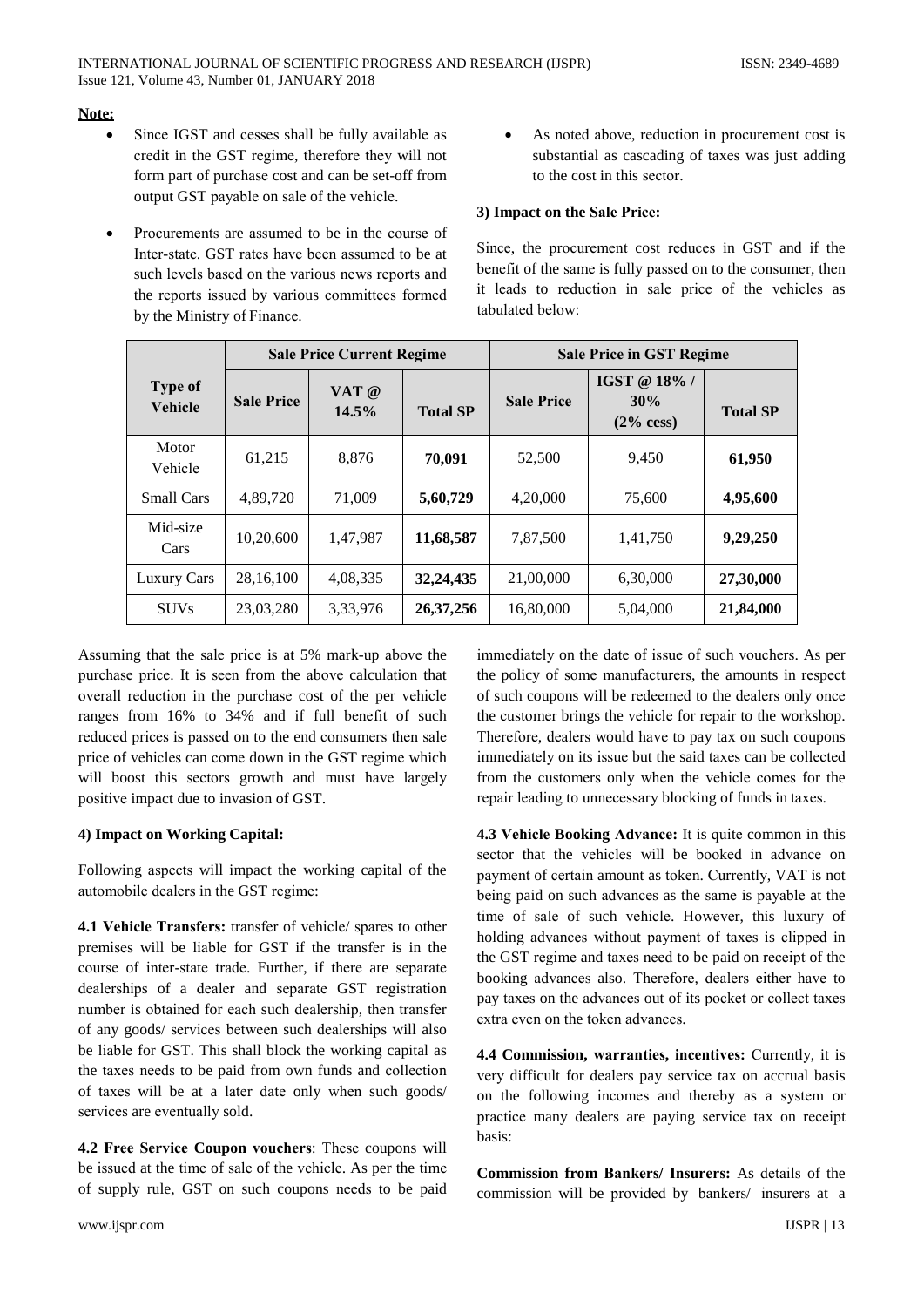later dates with constant changes involved. Therefore, generally dealers pay service tax on such receipts only upon receipt of commission;

Income from manufacturer: Various commissions, incentives, reimbursements, warranty receipts etc. are received from manufacturer. Dealer doesn't pay taxes on these incomes on accrual basis as the same may or may not get approved by the manufacturer at a later date. Therefore, currently service tax is paid on receipt basis only when the amount is credited by the manufacturer and is reflected in the manufacturer's statement.

However, the luxury of paying taxes on receipt basis will not be accepted in the GST regime as everything will be system driven. Therefore, dealers will have to either get its system corrected with the bankers and manufacturers immediately to ensure smooth transition into the GST regime or else it would have to take the brunt of taxes on its own due to fault of its vendors.

# 5) Reduced current litigations:

Currently, the sector is facing disputes on the following areas:

- a) Valuation in Servicing of vehicle: Complexity in bifurcation of the material and labour component in the servicing of vehicle has led to multiple disputes as both the service tax and sale tax authorities demand taxes on a higher component.
- b) Handling Charges: Whether it is liable for VAT or Service Tax has led to demand of taxes from both the authorities and thereby disputes.
- c) Registration charges: Disputes were noted on applicability of service tax on various charges that are merely collected as pure agent such as temporary permanent registration etc.
- **d**) Incentives: It has been a matter of dispute at a various judicial forums as to whether the incentives received by the automobile dealers from the manufacturer whether amounts to any Service to be liable for service tax.

Such disputes would end in the GST regime as the tax base for both CGST and SGST shall be same.

# 6) Impact on Transitional Credits:

To transfer the existing credits in the GST regime, condition has been kept that such credit must have been

admissible in the GST regime. Therefore, dealers should be able to transfer the following credits to the GST regime:

Credit of Service Tax: The same must be properly reflected in the last service tax returns and documentation must be in place to establish the same. Further, service tax credit pertaining to cars, spares in stock can also be availed.

Excise Duty/ CVD: Since, currently dealers are not availing the credit of excise duty  $&$  CVD. Therefore, they need to ascertain the value of stock as on the appointed day and based on the availability of the invoice, credit can be availed. Further, even if proper excise invoice is not available with the dealer still a percentage as prescribed can be taken as credit to transit its excise credit in the GST regime.

VAT/ SAD: Similarly, if a dealer is not availing the credit of VAT/SAD currently due to restriction in the state VAT law, then credit can be availed based on the ascertainment of stock as on appointed day. However, if the credit of VAT is being currently availed then the same needs to be properly reflected in the last VAT return to transfer such credits to the GST regime.

Credit of CST: The same cannot be availed based on the stock availability as on the appointed day.

Entry Tax: Credit of same can be availed subject to possession of appropriate documents for the same in states where such set off is permissible.

# 7) Impact due to Anti-Profiteering Measures:

Since a dealer will be able to take the credit of goods lying in stock, the tax cost would decrease. This additional benefit accruing to a dealer is expected to be passed on to the end consumer by way of reduction in prices etc. A separate authority will be formed in the GST regime to monitor the non-compliance of the anti-profiteering matters which could have an adverse impact on the entire industry especially when the pricing is pre-decided by the manufacturer. Therefore, it is imperative for the dealer to establish passing of the GST benefit to its consumers. In these times of falling prices this may not be challenge though.

## 8) Other Procedural requirements and its impact:

Registration: Dealers need to obtain separate registration for each state even if it pertains to the same dealership and covered under the same PAN. However, dealer can opt for multiple registrations within the state for various dealerships.